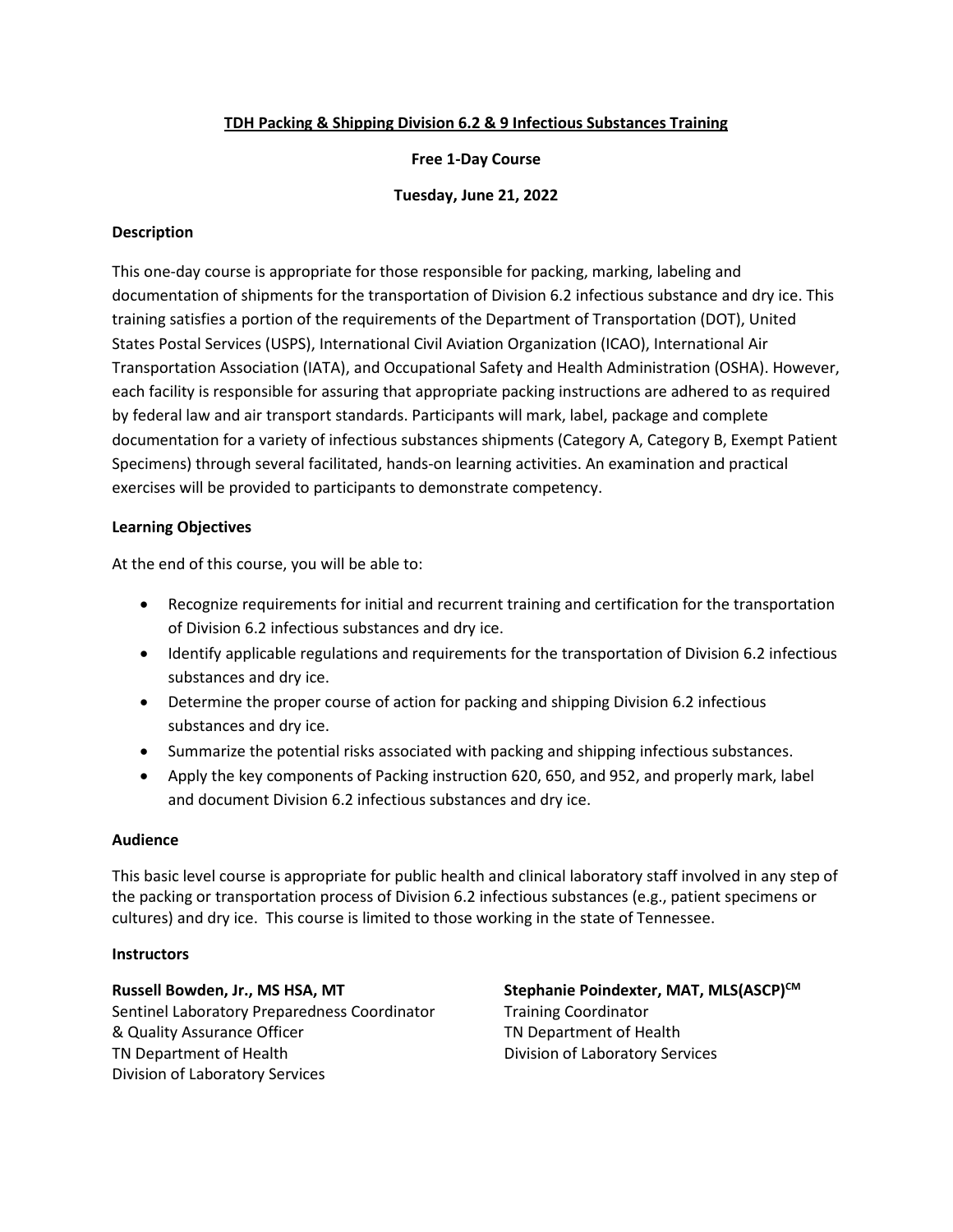## **Continuing Education**

The Centers for Disease Control and Prevention, Division of Laboratory Systems is approved as a provider of continuing education programs in the clinical laboratory sciences by the ASCLS P.A.C.E.® Program. This course is approved for 7.5 hours of P.A.C.E.® credit. P.A.C.E.® number: 288-107-22.

## **Duration and Dates**

This course will be held virtually from **8:00 am – 4:45 pm CT** on **Tuesday, June 21, 2022**.

## **Competency Examination/ Certification**

All participants will complete a final exam for IATA/DOT shipper certification requirements. A score of at least 80% is required to be awarded a certificate of completion. The CDC does not certify individuals in packing and shipping dangerous goods. Individuals can only be certified by their employers. Additional trainings are necessary to complete.

#### **Registration**

Course registration will occur through CDC's online learning system, CDC TRAIN. To register, go to [www.train.org/cdctrain](http://www.train.org/cdctrain) and create an account. Note: if you already have an existing TRAIN account (from any affiliate) creating a new account is not required. After logging-in, find and select the course titled **TDH Packing & Shipping Division 6.2 & 9 Infectious Substances Training (Virtual)** in the course catalog. Select the blue "+Register" button under the sessions tab and insert the registration code below.

**Course link:** [https://www.train.org/cdctrain/course/1099247/live\\_event](https://www.train.org/cdctrain/course/1099247/live_event)

The registration code for this course is: **TDH2022**

#### **Disclosure**

CDC, our planners, and our presenters wish to disclose they have no financial interests or other relationships with the manufacturers of commercial products, suppliers of commercial services, or commercial supporters. Presentations will not include any discussion of the unlabeled use of a product or a product under investigational use.

Use of trade names and commercial sources is for identification only and does not imply endorsement by the Division of Laboratory Systems, Center for Surveillance, Epidemiology, and Laboratory Services, Centers for Disease Control and Prevention, or the U.S. Department of Health and Human Services.

#### **Special Needs**

In compliance with the Americans with Disabilities Act (ADA), individuals seeking special accommodation should submit their request in writing to [LabTraining.Health@tn.gov](mailto:LabTraining.Health@tn.gov?subject=TDH%20Packing%20and%20Shipping%20Division%206.2%20%20&%209%20Infectious%20Substances%20Training) two weeks before the program.

#### **Questions**

Please contact Stephanie Poindexter at [LabTraining.Health@tn.gov](mailto:LabTraining.Health@tn.gov?subject=TDH%20Packing%20and%20Shipping%20Division%206.2%20&%209%20Infectious%20Substance%20Training) for more information.